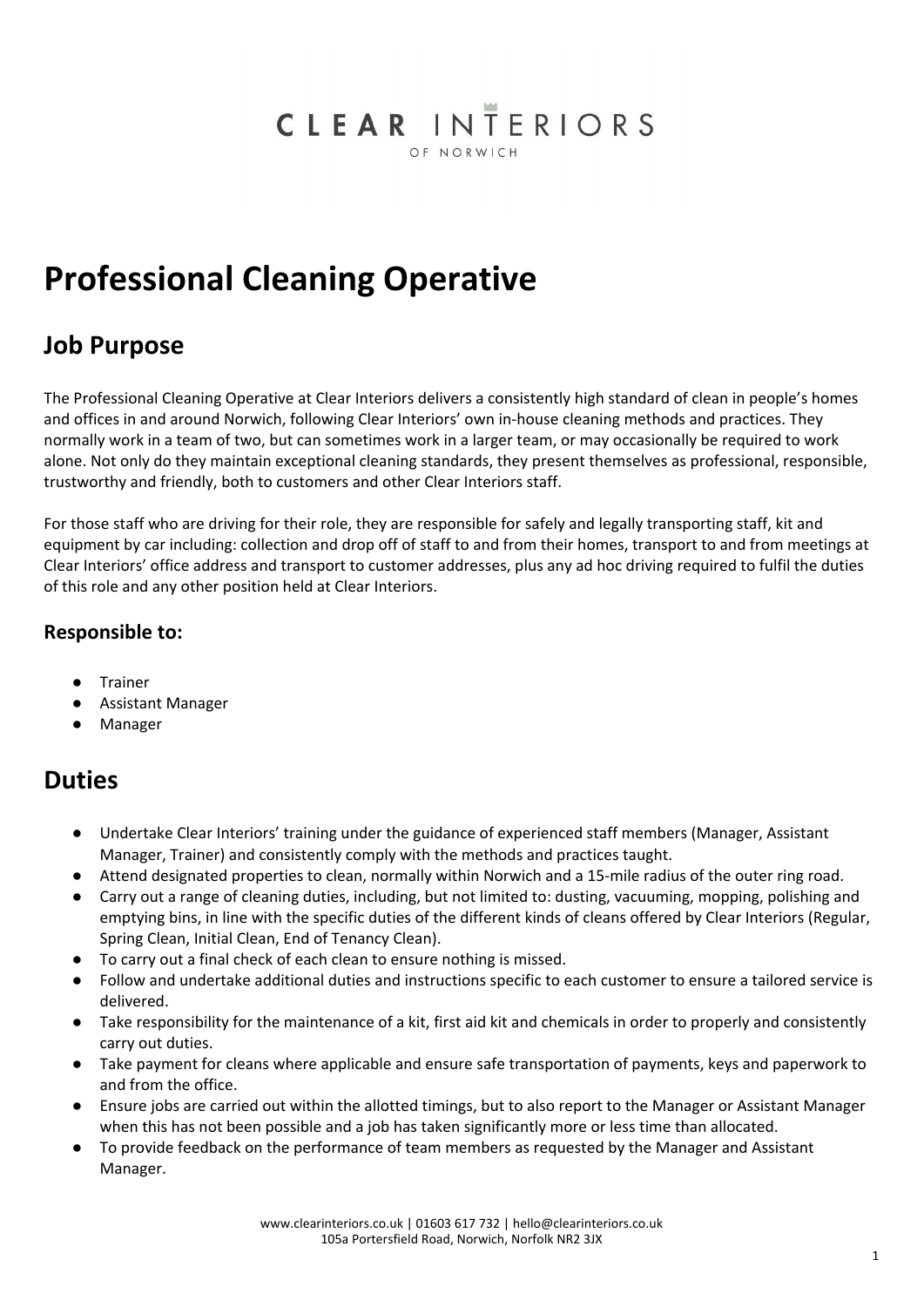- Report accidents and breakages to the Manager or Assistant Manager.
- Attend regular staff meetings and training sessions as required.
- Alert other staff, including office personnel, to any issues, concerns or questions.
- Deliver professional and friendly customer service.
- Wear a Clear Interiors uniform at all times during work hours.
- Maintain the security of customers' homes and their contents.
- Comply with COSHH regulations.
- Safely operate machinery and equipment as required.
- Work within the relevant legislation, policies and procedures laid out by the company.
- Participate in an annual performance and development review process.
- Work in accordance with the Health and Safety at Work Act.
- Undertake other duties not specifically stated, which from time to time are necessary, without altering the nature or level of responsibility.
- Keep accurate records of your hours and mileage, and any other records as requested.

#### **Additional Driver duties:**

- Ensure the car is road worthy by ensuring you hold the appropriate drivers license, insurance and road tax.
- Ensure repairs are undertaken in a timely manner to ensure the safety and legality of the vehicle.
- Maintain a reasonable standard of cleanliness both on the inside and outside of the vehicle.
- Ensure the car has enough fuel, water, oil and appropriate tyre pressure to ensure the car will function on workdays.
- Drive safely and according to the law to ensure the safety of yourself and passengers.
- Arrive and depart customers' homes in a safe and quiet manner, i.e. no loud music or radio that would be audible from the street.
- Alert management to any issues that will affect your ability to use your car for work immediately.
- Ensure your vehicle is available to use on any day, which you are required to work.
- To safely and securely transport all kit and equipment required for jobs.
- To drive using the most direct routes to jobs and other destinations, except where roadworks prevent this.

#### **Essential Desirable** Honesty and Integrity – Staff must be trustworthy when working alone and as part of a team. Customers place their trust in us when they allow us to enter their homes. We must, at all times, behave in a professional and trustworthy manner to ensure our customers feel secure. Previous experience as a domestic cleaner is desirable. Consistent – Staff must deliver a consistently high standard of work. We regularly check everyone's work and provide ample and on-going training to ensure you're able to meet these standards. Knowledge of Health and Safety requirements. Attention to detail – Staff must be able to pay attention to details to ensure a high level of service is delivered every time. Teams are responsible for checking the standard of clean before leaving each job. Experience of customer facing work or customer service roles. Methodical – Staff must follow the training methods set out by Clear Interiors and carry out work in the correct order in order to ensure a high standard of work is delivered every time and items are not missed. A methodical approach will also ensure work is carried out at the appropriate speed.

## **Skills and Competencies**